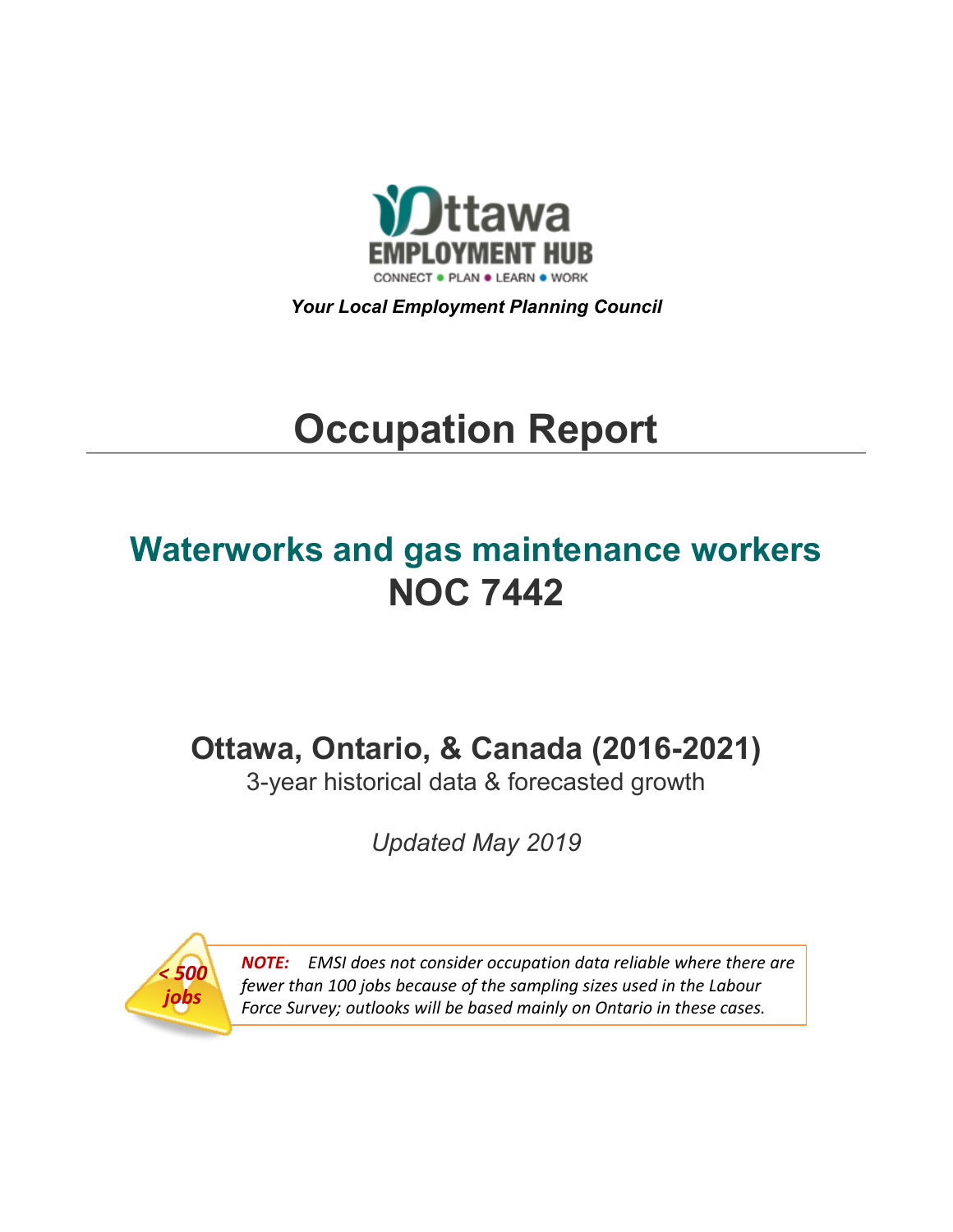

|  | <b>Waterworks and gas maintenance workers</b> |  |
|--|-----------------------------------------------|--|
|--|-----------------------------------------------|--|

#### **Ottawa Outlook**

| <b>NOC 7442</b> |
|-----------------|
|                 |

 $\lim_{x\to 0}$  **Fair**  $\star\star\star$  Good  $\star\star\star\star$ 

*Based on past and forecasted growth.*

### **A Local Snapshot**

- Employment in this occupation **increased in Ottawa from 2016 to 2018** (**5.6%**); it is forecast to **increase an additional 7.3%** over the next three years.
- **None** were **unemployed in Ottawa in 2016; 12 (7.9%)** of those in this occupation were **self-employed**.
- **Median hourly wage** for this occupation was **\$33.55**.
- **37.9%** of the 2018 jobs were in the **Local, municipal and regional public administration** industry sector.
- Ottawa has a **lower share of this occupation** than the nation.
- **Provincially**, this occupation showed a net increase from 2016 to 2018 (**30.3%**); it is expected to increase an additional **15.3%** over the next three years.
- *Canada Job Bank* forecasted **fair** employment potential for this occupation in Ottawa from 2018-2020.

### **Overview**

| <b>Ottawa Jobs (2018)</b>          |         | <b>151</b> (8% self-employed = 12) |  |  |  |
|------------------------------------|---------|------------------------------------|--|--|--|
| 2016 Ottawa Unemployment Rate      | $0.0\%$ | 6.3%<br>Ontario                    |  |  |  |
| Location Quotient to Nation (2018) | 0.79    |                                    |  |  |  |
| Change in Jobs (2016 - 2018)       | 5.6%    | $(2018 - 2021)$ 7.3%               |  |  |  |

*NOTE: Location quotient (LQ) is a way of quantifying how concentrated a particular occupation is in a region compared to the nation or province. A quotient of 1.00 means Ottawa has the same share of the occupation as the nation/province. A quotient higher than 1.00 means Ottawa has a greater share, and lower than 1.00 means Ottawa's share is lower than the average.*

# **OTTAWA | Percentile Earnings** *(not including self-employed)*



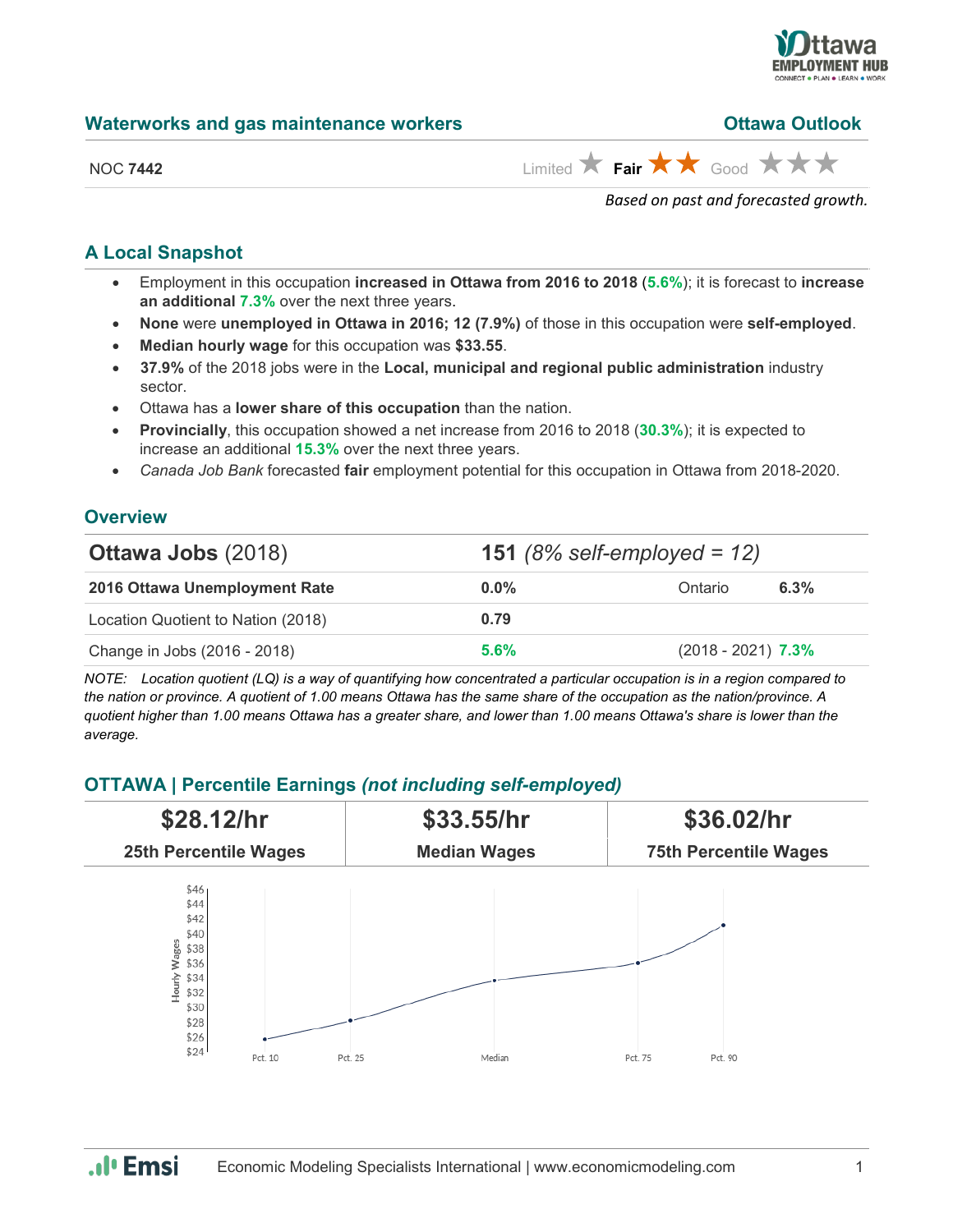

# **Ottawa | Growth**

| 143              | 162              | 19                 | 13.3%                |
|------------------|------------------|--------------------|----------------------|
| <b>2016 Jobs</b> | <b>2021 Jobs</b> | Change (2016-2021) | % Change (2016-2021) |

# **Regional Trends**



|           | <b>Region</b> |               | <b>2016 Jobs</b> | <b>2021 Jobs</b> | Change | % Change |
|-----------|---------------|---------------|------------------|------------------|--------|----------|
| s,        | Ottawa        |               | 143              | 162              | 19     | 13.3%    |
|           | Ontario       |               | 1,816            | 2,729            | 913    | 50.3%    |
|           | Canada        |               | 5,308            | 6,593            | 1,285  | 24.2%    |
|           |               | <b>Ottawa</b> |                  | <b>Ontario</b>   |        | Canada   |
| 2016 Jobs |               | 143           |                  | 1,816            |        | 5,308    |
| 2017 Jobs |               | 146           |                  | 2,325            |        | 5,958    |
| 2018 Jobs |               | 151           |                  | 2,366            |        | 5,999    |
| 2019 Jobs |               | 155           |                  | 2,503            |        | 6,220    |
| 2020 Jobs |               | 159           |                  | 2,623            |        | 6,416    |
| 2021 Jobs |               | 162           |                  | 2,729            |        | 6,593    |

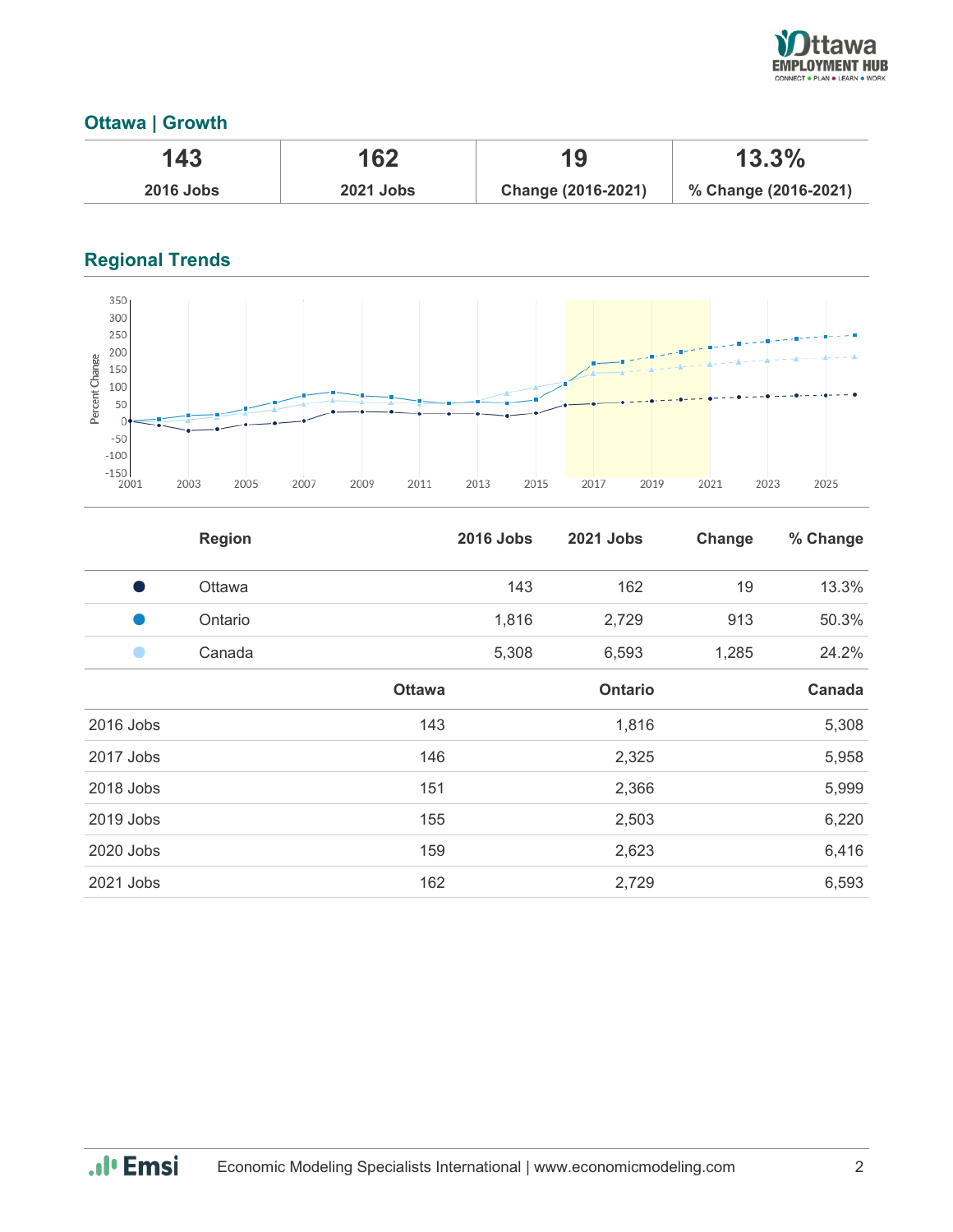

### **Ottawa | Industries Employing this Occupation**

| <b>Industry</b>                                     | <b>Occupation</b><br>Jobs in<br><b>Industry</b><br>(2018) | $%$ of<br><b>Occupation</b><br>in Industry<br>(2018) | % of Total<br>Jobs in<br><b>Industry</b><br>(2018) |
|-----------------------------------------------------|-----------------------------------------------------------|------------------------------------------------------|----------------------------------------------------|
| Local, municipal and regional public administration | 57                                                        | 37.9%                                                | 0.3%                                               |
| Building equipment contractors                      | 20                                                        | 13.2%                                                | 0.2%                                               |
| Natural gas distribution                            | 18                                                        | 11.7%                                                | 7.8%                                               |
| Utility system construction                         | 11                                                        | $7.1\%$                                              | 1.0%                                               |
| Architectural, engineering and related services     | 10                                                        | 3.3%                                                 | $0.1\%$                                            |

*NOTE: Inverse staffing patterns provides a table of percentages that shows how regional occupations are divided up among regional industries. For example, an inverse staffing pattern for registered nurses may show that 70% of RNs are employed by hospitals, 10% by local government (i.e., public schools), 10% by nursing homes, and 10% by offices of physicians.*

#### **Educational programs and completions in Ottawa** *(public institutions only***)**

|                 | כי                                                | 66                        |  |
|-----------------|---------------------------------------------------|---------------------------|--|
| Programs (2016) |                                                   | <b>Completions (2016)</b> |  |
| <b>CIP Code</b> | Program                                           | <b>Completions (2016)</b> |  |
| 15.05           | Environmental control<br>technologies/technicians | 51                        |  |
| 46.05           | Plumbing and related water supply services        | 15                        |  |

*NOTE: EMSI Analyst uses Statistics Canada's PSIS data to compile completions for postsecondary programs offered in Canada, classified by the 2016 CIP codes. 2016 data includes those who graduated in spring 2017.*

#### **Job Postings by Month**



*NOTE: Based on newly published job postings first found between January 01, 2018 and December 31, 2018 AND location is Ottawa Census Sub-division, Vicinity Jobs.*